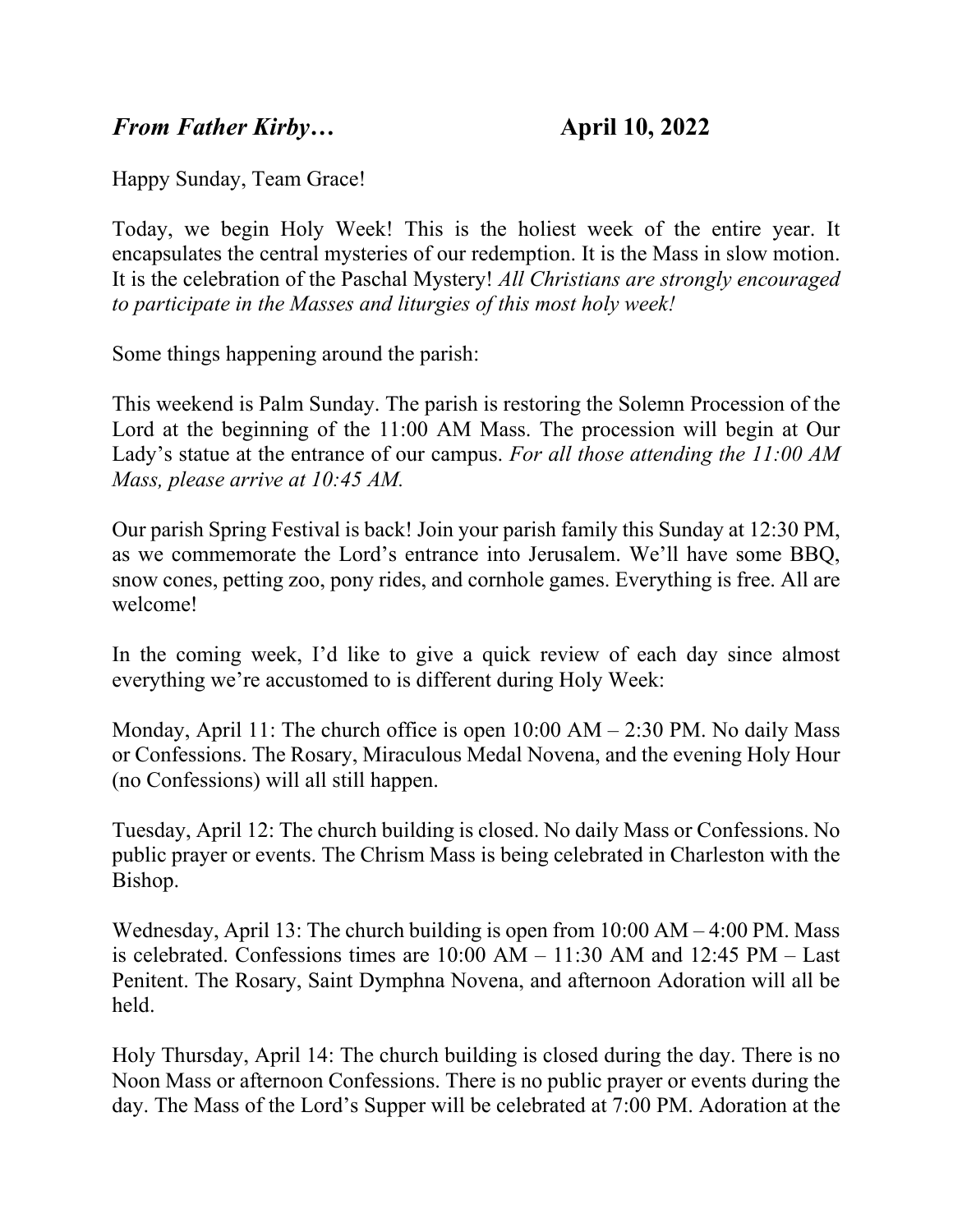Altar of Repose (in the Parish Hall) will be until Midnight. Confessions are also available from the end of Mass until Midnight.

Good Friday, April 15: Confessions begin at 9:00 AM and continue until 2:30 PM. They will resume about 4:30 PM and continue until the last penitent. The Solemn Stations of the Cross will be prayed at Noon. The Good Friday Liturgy will be celebrated at 3:00 PM.

Holy Saturday, April 16: The church building is closed during the day. There are no 4:00 PM or 5:30 PM Masses. The Great Easter Vigil will begin at 8:00 PM.

Easter Sunday, April 17: Masses are at 9:00 AM, 11:00 AM, and then a special Outdoor Mass at 12:30 PM (near the storage units).

Some other future events I'd like to highlight:

The campus and church building are closed the week after Easter, April 18-21. There are no public Masses or Confessions. There is no public prayer or events at the parish. The pastor and staff are observing some vacation time.

Our next parish Prayer Outreach at the local abortion facility is on Saturday, April 23, at 8:30 AM.

The Divine Mercy Service will be held on Sunday, April 24, at 3:00 PM. There will be Adoration, readings from Saint Faustina's Diary, and Confessions. All are welcome!

The Master Plan for [Catholic Land](https://gracewepray.org/about/our-future/) will be presented to the entire parish during two parish Town Hall meetings on Tuesday, April 26, one at 1:00 PM and another at 7:00 PM. *I strongly encourage every parishioner to attend one of these sessions!*

I'm happy to announce that Bishop Robert Guglielmone will be at the parish on May 3 for Confirmation. Any baptized Catholic Christian, who is in  $7<sup>th</sup>$  grade or older, who would like to be Confirmed is encouraged to reach out to Johnny Rusciolelli, our Operations Assistant and Liturgy Coordinator, for more information: [jrusciolelli@charlestondiocese.org.](mailto:jrusciolelli@charlestondiocese.org)

Our parish May Procession and Parish Picnic will be held on Sunday, May 15. More information is forthcoming.